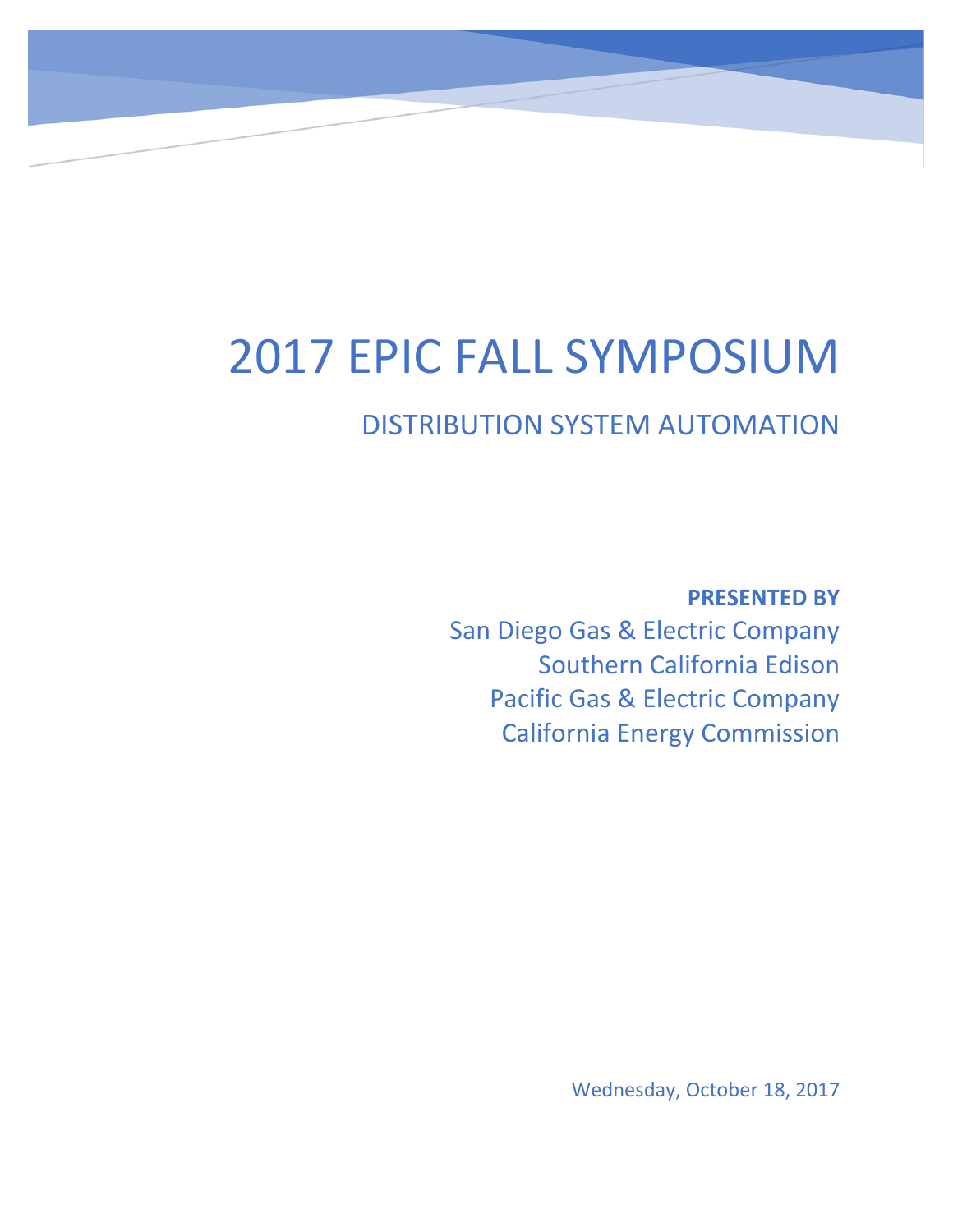**Date:** Wednesday, October 18, 2017 **Time:** 9:00 a.m. – 4:00 p.m.

**Location:** Marriot San Diego La Jolla

**Address:** 4240 La Jolla Village Drive, La Jolla, CA 92037

**Phone**: (858) 587-1414

**Event Registration**: [http://EPICSYMPOSIUM.rsvpify.com](http://epicsymposium.rsvpify.com/)

**Skype:** Register with the Event Registration link above to receive a Skype event link

**Phone (Skype):** 1 (619) 676-9998

**Access Code:** 37342017

**Meeting Purpose:** This all-day symposium will be hosted by San Diego Gas & Electric Company on behalf of the four EPIC Administrators and showcase a variety of EPIC projects that support Distribution System Automation.

**Organizer Contact:** Steven Armel, San Diego Gas & Electric Company, (602) 695-7958

| $9:00$ a.m. $-9:05$ a.m.  | <b>Safety Message/Briefing</b>                                                                         |
|---------------------------|--------------------------------------------------------------------------------------------------------|
| $9:05$ a.m. $-9:15$ a.m.  | <b>SDG&amp;E Welcome from Management</b>                                                               |
| $9:15$ a.m. $-9:30$ a.m.  | <b>CPUC Overview of EPIC</b>                                                                           |
| $9:30$ a.m. $-10:30$ a.m. | <b>Presentation by SDG&amp;E</b>                                                                       |
|                           | <b>Visualization &amp; Situational Awareness</b><br><b>Demonstrations</b>                              |
|                           | Aksel Encinas, Project Technical Lead, SDG&E<br>Subburaman Sankaran, IT Solutions Architect, SDG&E     |
|                           | <b>Distributed Control for Smart Grids</b>                                                             |
|                           | Amin Salmani, Project Technical Lead, SDG&E                                                            |
|                           | <b>Modernization of Distribution System &amp; Integration</b><br>of Distributed Generation and Storage |
|                           | Molham Kayali, Project Technical Lead, SDG&E                                                           |
| 10:30 a.m. - 10:50 a.m.   | <b>Break</b>                                                                                           |
| 10:50 a.m. - 11:50 a.m.   | <b>Presentation by SCE</b>                                                                             |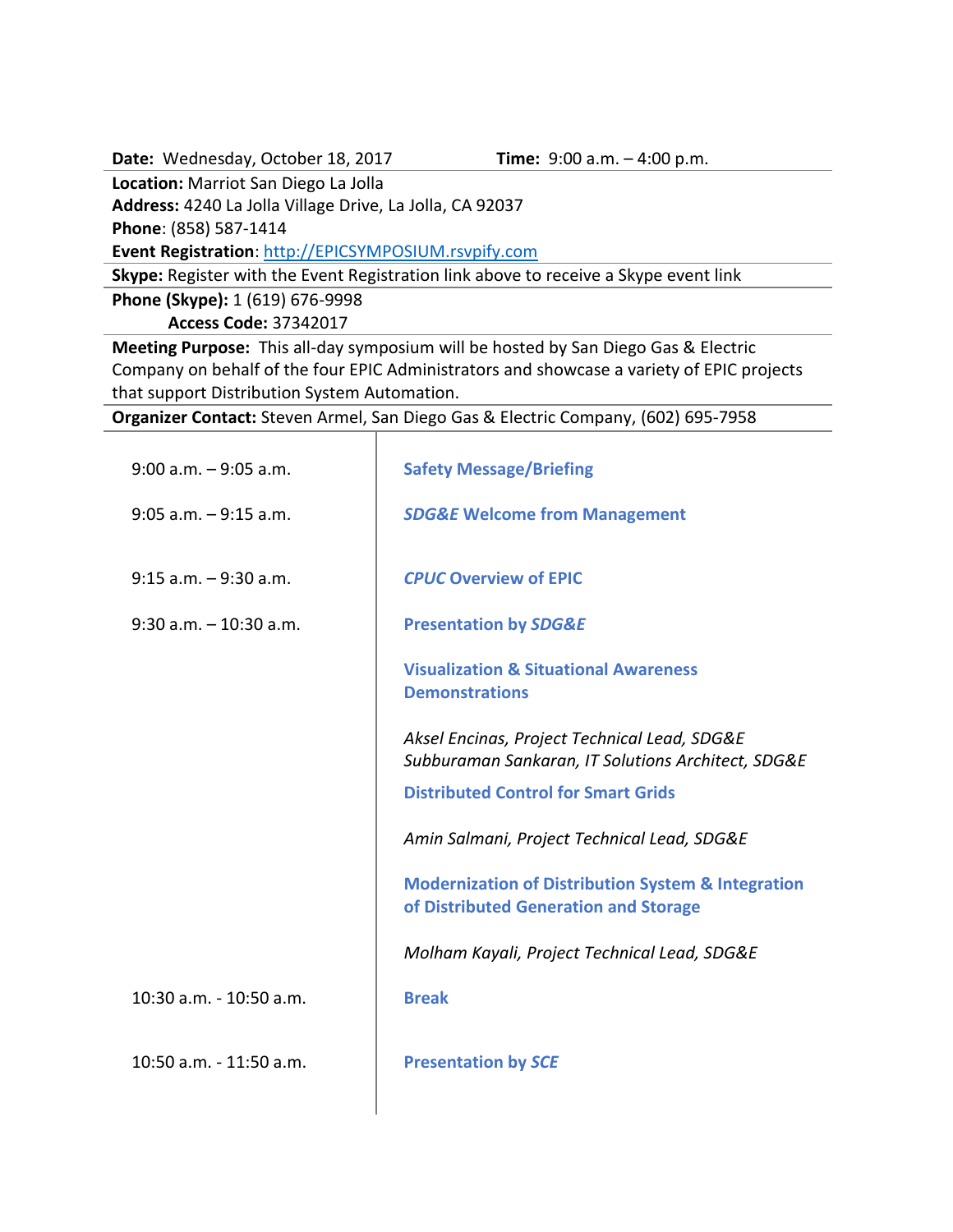11:50 a.m. – 1:00 p.m.

1:00 p.m.  $-$  2:00 p.m.

2:00 p.m. – 3:00 p.m.

**Underground Remote Fault Indicator** *Bryan Pham, Senior Engineer Manager, SCE* **High Impedance Fault Detection** *Bryan Pham, Senior Engineer Manager, SCE* **Lunch Break Presentation by** *PG&E* **Phase Identification**  *Anne-Lise Loraine, Project Technical Lead, PG&E* **Demand Reduction for Targeted Analytics** *JP Dolphin, Manager of Data Science, PG&E* **Demand Side Utility Planning** *Rick Aslin, Principal Integrated Grid Planning, PG&E* **Presentation by** *CEC Energy Storage Evaluation & Optimization Tool Giovanni Demato, Senior Project Manager-Energy Storage and Distributed Energy Resources, EPRI Demonstrating Phase III Smart Inverters Enabling More Renewable DER's Pam Seidenman, Director of Public-Private Partnerships, Advanced Microgrid Solutions* **Distribution System Aware Vehicle to Grid Services for Improved Grid Stability and Reliability** *Sunil M. Chhaya, PhD, Technical Executive-Energy Utilization, EPRI* 

3:00 p.m. – 3:15 p.m.

**Break**